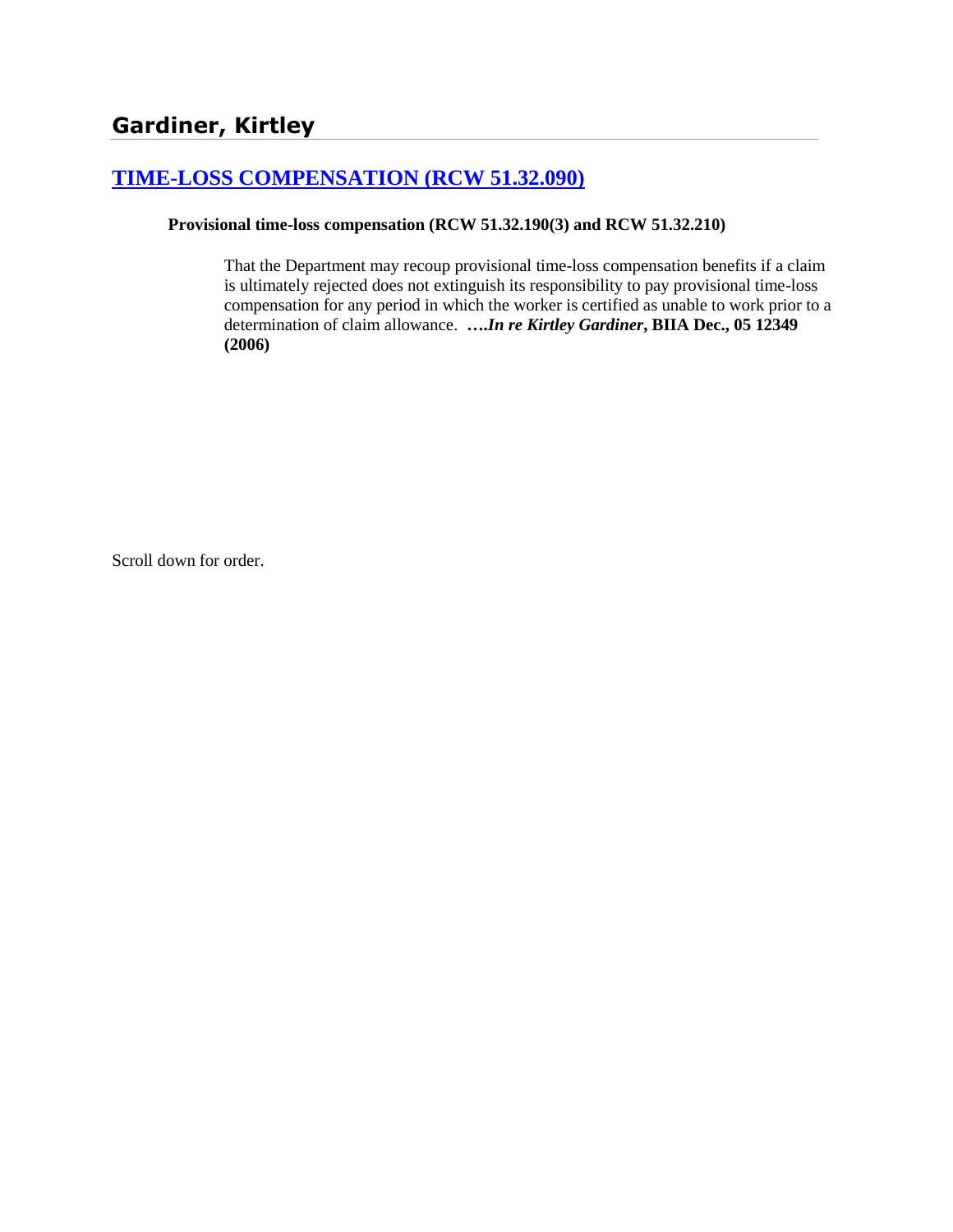# **BEFORE THE BOARD OF INDUSTRIAL INSURANCE APPEALS STATE OF WASHINGTON**

| 1              | IN RE:<br><b>KIRTLEY D. GARDINER</b>  | <b>DOCKET NO. 05 12349</b> |  |  |  |
|----------------|---------------------------------------|----------------------------|--|--|--|
| $\overline{2}$ | <b>CLAIM NO. Y-260258</b>             | <b>DECISION AND ORDER</b>  |  |  |  |
| 3              |                                       |                            |  |  |  |
| 4              | APPEARANCES:                          |                            |  |  |  |
| 5              | Claimant, Kirtley D. Gardiner, Pro Se |                            |  |  |  |
| 6              |                                       |                            |  |  |  |
| 7              | Employer, Burke Electric,<br>None     |                            |  |  |  |

Department of Labor and Industries, by The Office of the Attorney General, per

Penny L. Allen, Assistant

11 12 13 14 15 16 17 18 The claimant, Kirtley D. Gardiner, filed an appeal with the Board of Industrial Insurance Appeals on March 10, 2005, from a letter determination of the Department of Labor and Industries dated February 24, 2005. In the letter determination, the Department denied Mr. Gardiner's request for payment of provisional time loss compensation benefits for the reason that the order dated January 15, 2002, in which the Department rejected the claim, had been affirmed by the Board of Industrial Insurance Appeals in its order dated April 29, 2003, and had become final and binding on the parties. The letter determination of the Department is **REVERSED AND THE CLAIM IS** 

#### 19 **REMANDED.**

8

9

10

20

## **DECISION**

21 22 23 24 25 Pursuant to RCW 51.52.104 and RCW 51.52.106, this matter is before the Board for review and decision on a timely Petition for Review filed by the claimant to a Proposed Decision and Order issued on December 9, 2005. In the Proposed Decision and Order, the industrial appeals judge granted the Department's Motion for Summary Judgment and dismissed the claimant's appeal from the order contained in the Department letter dated February 24, 2005.

26 27 The Board has reviewed the evidentiary rulings in the record of proceedings and finds that no prejudicial error was committed. The rulings are affirmed.

28 29 30 31 32 We have granted review in order to reverse the Department's determination that it lacked jurisdiction to consider the payment of provisional time loss compensation under RCW 51.32.210. The factual situation presented by this appeal is essentially the same as that presented by *In re Lynnette A. Murray*, BIIA Dec., 42,296 (1974). The only significant difference between these appeals is the enactment of RCW 51.32.240(3), that allows recoupment of provisional time loss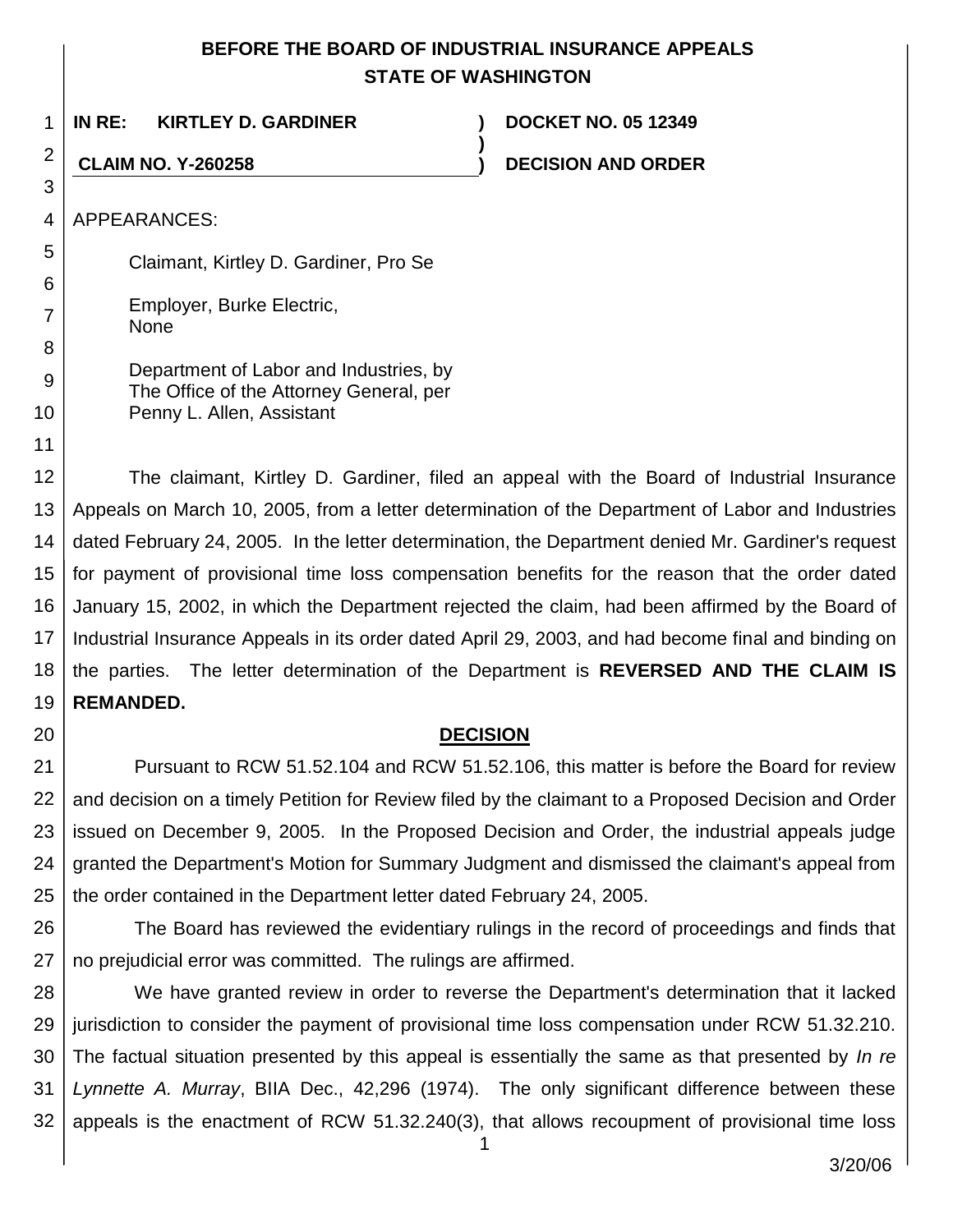1 2 compensation benefits paid when the claim has been rejected. This legislation in no way changes our interpretation of the legislative intent that led to the enactment of RCW 51.32.210.

3 4 5 6 7 8 9 10 This appeal raises solely a question of law: whether the Department is required to determine if Mr. Gardiner was entitled to provisional time loss compensation for the period from September 4, 2001 to January 15, 2002, a period that was prior to the Department's initial determinative order in which the Department rejected this claim, issued on January 15, 2002. The Department order subsequently became final when the Board, in its Decision and Order issued on April 29, 2003, affirmed rejection of the claim, and that order was not appealed to superior court. This appeal was filed from a Department letter dated February 24, 2005, in which the Department determined that time loss compensation could not be paid as the order rejecting the claim had become final.

11 12 13 14 15 Based on our understanding of the basic legislative intent in adoption of RCW 51.32.210, we are convinced that the Department's determination is incorrect and should be reversed. This provision requires prompt action after a claim is filed, and when total temporary disability compensation is payable the first payment is to be made within fourteen days after receipt of the claim.

16 17 18 19 20 21 22 23 24 25 26 27 28 29 30 31 32 The record made at the hearing on the Department's Motion for Summary Judgment establishes that no material fact is at issue and that the only question before the Board is the application of the law to these facts. The facts are simple and straightforward. Mr. Gardiner filed an Application for Benefits with the Department on October 10, 2001. The portion of the application for benefits, filled out by the attending physician, indicates that the condition alleged to be related to employment would cause Mr. Gardiner to "miss work." (Exhibit No. 3) In his response to the Department's Motion for Summary Judgment, and during arguments on that motion, Mr. Gardiner stated that he had refrained from engaging in gainful employment on the advice of his attending physician. On January 15, 2002, the Department issued an order in which it rejected the claim. A timely appeal was filed from that order. Following hearings, a Proposed Decision and Order was issued in which the industrial appeals judge affirmed the rejection of the claim. A Petition for Review was filed to the Proposed Decision and Order by Mr. Gardiner, and on April 29, 2003, the Board issued a Decision and Order in which the Board affirmed the Department's order dated January 15, 2002. No evidence was presented and no argument made that the Board's Decision and Order was not communicated to Mr. Gardiner or that an appeal was filed from that order to superior court. Thus, under the provisions of RCW 51.52.110, the "final decision and order of the board shall become final." When the Board's Decision and Order became final, at the expiration of

2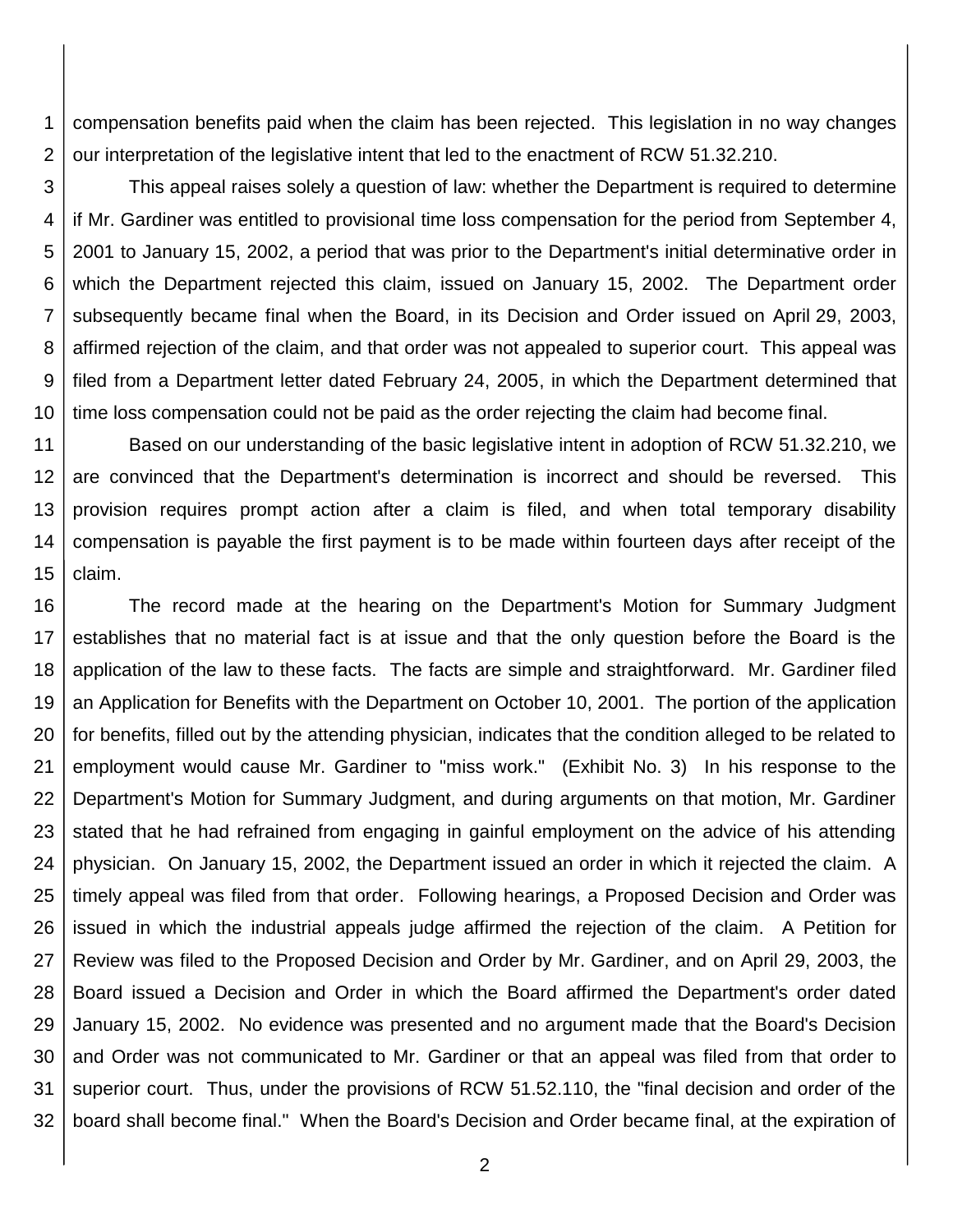1 2 3 4 5 the thirty-day appeal period, the Department order dated January 15, 2002, also became final. As the Department had both personal and subject matter jurisdiction to issue the order dated January 15, 2002, under *Marley v. Department of Labor & Indus.*, 125 Wn.2d 533 (1995), that order is valid and binding. However the finality of this order does not deprive the Department of jurisdiction to consider Mr. Gardiner's entitlement to provisional time loss compensation.

RCW 51.32.210 provides:

Claims of injured workmen of employers who have secured the payment of compensation by insuring with the department shall be promptly acted upon by the department. **Where temporary disability compensation is payable, the first payment thereof shall be mailed within fourteen days after receipt of the claim at the department's offices in Olympia and shall continue at regular semimonthly intervals**. The payment of this or any other benefits under this title, prior to the entry of an order by the department in accordance with RCW 51.52.050 as now or hereafter amended, shall be not considered a binding determination of the obligations of the department under this title. The acceptance of compensation by the worker or his or her beneficiaries prior to such order shall likewise not be considered a binding determination of their rights under this title. (Emphasis added).

The overriding object of this statute is to promote prompt initial action on the allowance or rejection of all claims. Prompt early action is particularly important in cases where temporary total disability is concerned, which led to the adoption of the "14-day" requirement. To give effect to the objective in mind when the "14-day law" was adopted requires the commencement of payment of time loss compensation within that period. Considering the 14-day requirement in light of all the other language in this statute, it is clear that, if in fact, there is temporary total disability due to a condition alleged to be covered under the claim; compensation for it must be paid, until a determinative initial order is entered by the Department. This is the clear intent that led to the enactment of this statute. If the intent were otherwise, there would be no need for the portions of the statutes providing that payment by the Department, and acceptance by the claimant of such compensation, prior to the entry of a determinative order, is not a "binding determination" of their respective rights and obligations under the Act. Clearly, such payments are contemplated, or the statute would not have to provide for their non-binding nature. Thus, until a determinative order on allowance or rejection is entered, the Department must comply with the "14-day" provision and pay time loss compensation to the claimant for whatever period prior to the entry of the determinative order that the claimant is in fact temporarily totally disabled due to the condition for which the claim was filed. Once a determinative order is entered, whether it allows or rejects the claim that is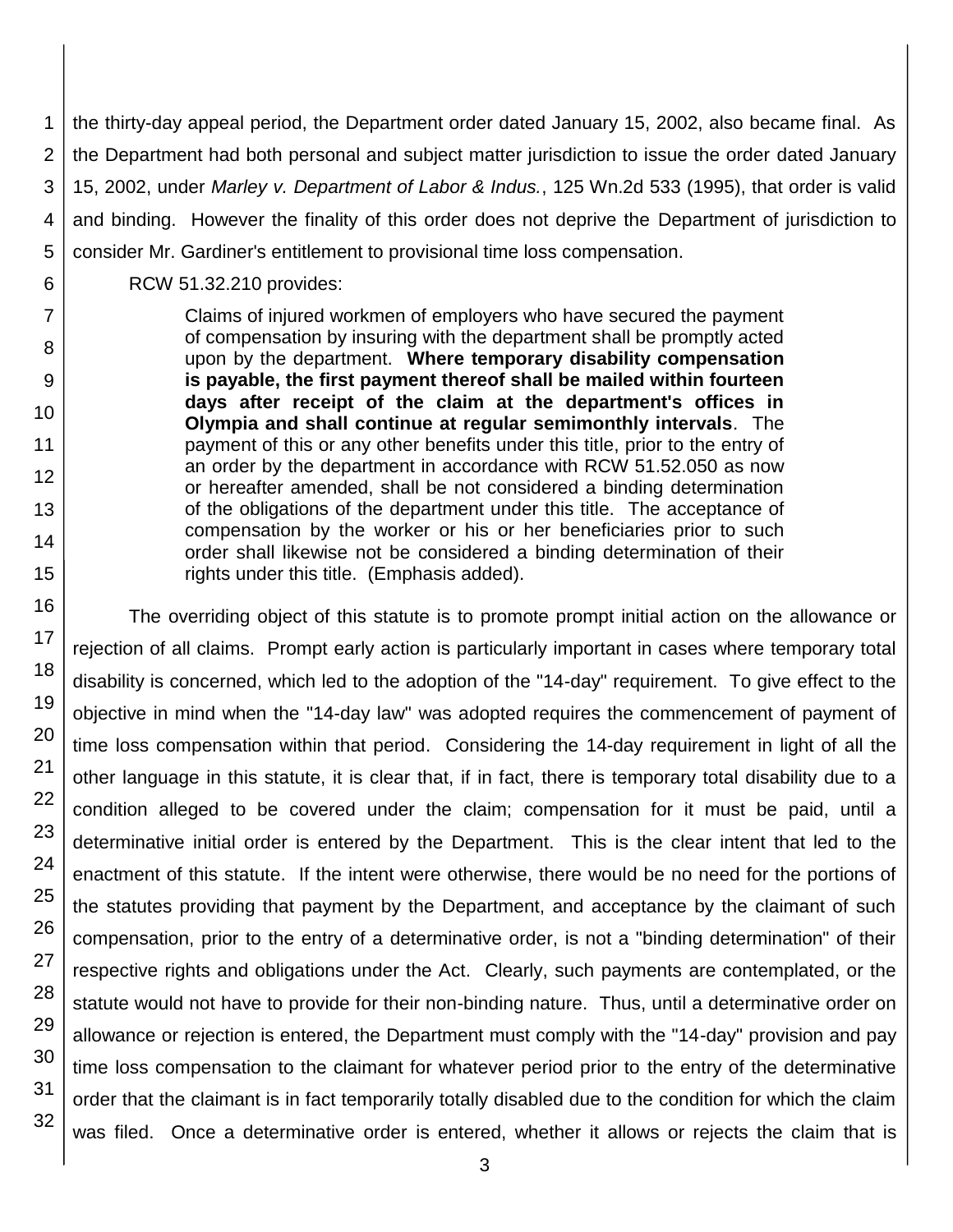1 2 challenged through an appeal, there is no requirement to continue any payments while the issue of allowance is being litigated to a final conclusion before this Board or the courts.

3 4 5 6 7 8 The reason for this statutory requirement is a practical one, namely, that when a worker is rendered temporarily unable to work because of a physical condition caused, or alleged to be caused by employment, frequently an urgent economic need for prompt payment of temporary disability compensation as wage replacement exists. The Legislature has apparently decided that this social and economic need of workers outweighs the prevention of the payment of any compensation until a determinative administrative decision has been made.

9 10 11 12 13 14 15 16 17 18 19 20 In 1986, the Legislature enacted what is now codified as RCW 51.32.240(3). This subsection provides for repayment of temporary disability benefits if a claim is ultimately rejected. Laws of 1986, ch. 54, § 1. Prior to the enactment of RCW 51.32.240(3), a consequence of this statutory approach of forcing prompt administrative determinations on allowance or rejection of claims was that in a few cases the claimant retained payment of provisional time loss compensation where it is later determined that no benefits were payable. In light of that statutory provision, this is no longer required. The removal of that consequence supports our interpretation of RCW 51.32.210, as it was not amended, and highlights the effectiveness of the statute in achieving its purpose, that within 14 days after a claim is filed with the Department a determination will be made regarding the payment of time loss compensation. The enactment of the provisions contained in subsection (3) do not require that we reverse our holding in *Murray* or *In re Melvin Oshiro*, BIIA Dec., 67,112 (1985).

21 22 23 24 25 26 27 28 29 30 We are convinced that the information necessary to determine Mr. Gardiner's entitlement to provisional time loss compensation was available to the Department as soon as the application for benefits was filed. That application contains sufficient information to establish that the attending physician was of the opinion that Mr. Gardiner should refrain from working due to conditions alleged to be related to employment. Mr. Gardiner relied on the advice of his attending physician in refraining from engaging in gainful employment while undergoing treatment. Payment of time loss compensation is supported in situations where the injured worker relies on an attending physician in refraining from engaging in gainful employment, even though the attending physician is subsequently proved to be wrong as to the direction given. See *In re Charles E. Hindman*, BIIA Dec., 32,851 (1970).

31 32 While there are no contested factual matters that relate to resolution of this appeal, there are questions that will have to be resolved administratively when the claim is remanded. There are

4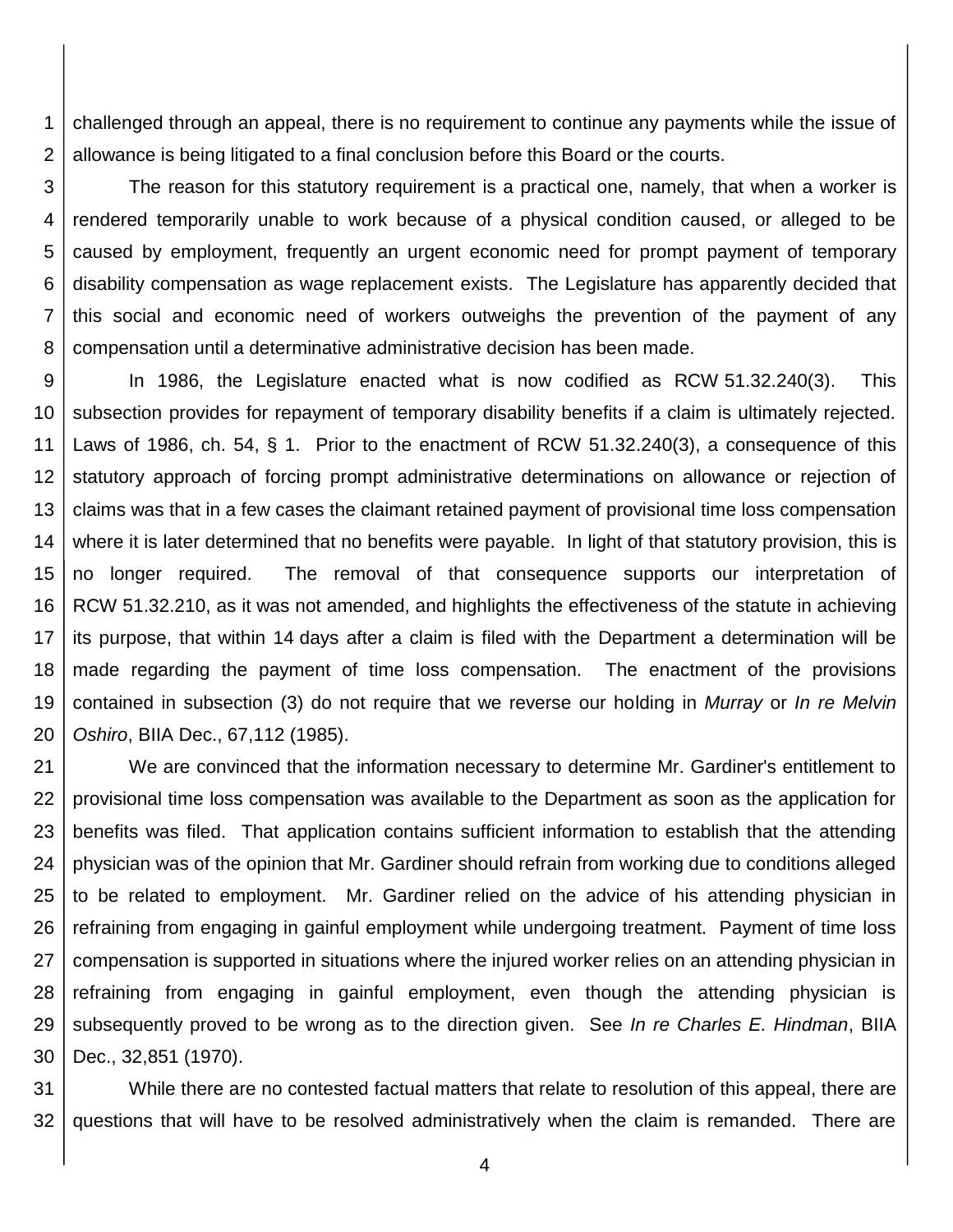1 2 3 4 5 6 7 insufficient facts in the record to determine Mr. Gardiner's entitlement to provisional time loss compensation, and the period of his entitlement to receive provisional time loss compensation if any is due. The Department shall then pay Mr. Gardiner the appropriate benefit. RCW 51.32.240(3) provides that the recipient of provisional time loss compensation benefits should repay the benefits if the claim is ultimately rejected. Once the Department pays provisional time loss compensation benefits, the Director may then determine in his discretion under RCW 51.32.240(3), whether to waive repayment or recoupment.

8 9 10 11 12 13 14 15 16 Consideration of the Proposed Decision and Order, Mr. Gardiner's Petition for Review filed thereto, and a careful review of the entire record before us, persuades us that the Department was incorrect in determining that it could not act on Mr. Gardiner's request for payment of provisional time loss compensation benefits for the reason that the Department's order dated January 15, 2002, wherein the Department rejected the claim, had been affirmed by the Board of Industrial Insurance Appeals by its order dated April 29, 2003, and had become final and binding on the parties. The Motion for Summary Judgment is granted, the order contained in the Department's letter is reversed, and the claim is remanded to the Department to issue a determinative order regarding Mr. Gardiner's entitlement to the payment of provisional time loss compensation.

### **FINDINGS OF FACT**

1. On September 4, 2001, Kirtley D. Gardiner filed an Application for Benefits with the Department of Labor and Industries, in which he alleged that on August 23, 2001, he sustained an industrial injury or developed an occupational disease during the course of his employment with Burke Electric, LLC. On October 10, 2001, the Department issued an order in which it denied the claim for headaches due to mental stress in the workplace. On January 15, 2002, the Department issued an order in which it rejected the claim for occupational disease.

17

18

19

20

21

22

23

24

25

26

27

28

29

30

- On January 25, 2002, the claimant filed a Notice of Appeal with the Board of Industrial Insurance Appeals to the rejection order. On March 5, 2002, the Board granted the appeal. On March 14, 2003, a Proposed Decision and Order was issued in which the industrial appeals judge affirmed the Department order dated January 15, 2002, in which the Department rejected the claim. On April 1, 2004, the claimant filed a Petition for Review with the Board and on April 29, 2003, the Board issued a Decision and Order in which it affirmed the Department's January 15, 2002 rejection order.
- 31 32 On February 16, 2005, Mr. Gardiner filed a letter with the Director of the Department of Labor and Industries, in which he requested that provisional time loss compensation be paid and the claim allowed. On February 24, 2005, the Director issued a written response to the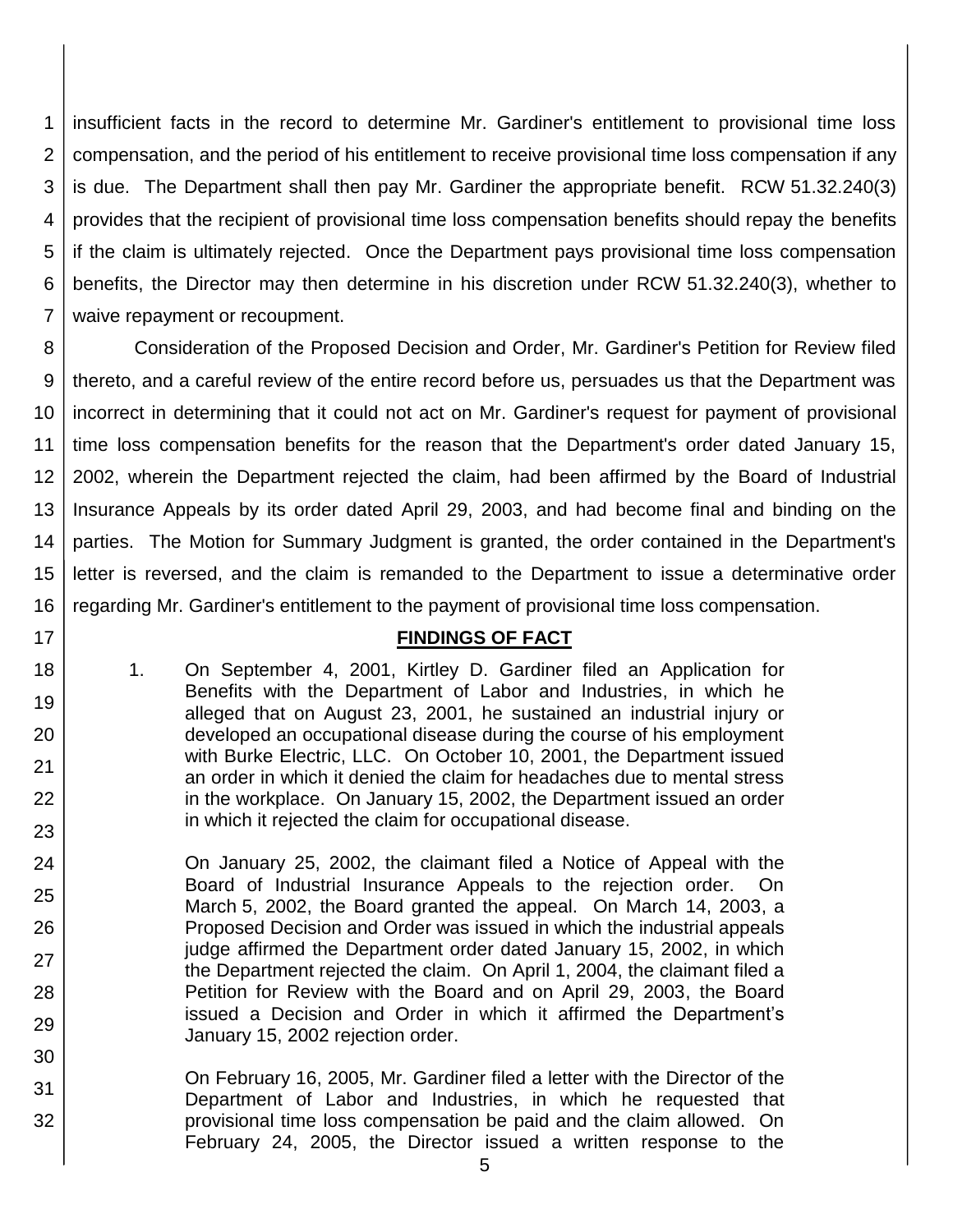claimant in which the Director indicated that the claim had been rejected and provisional time loss compensation would not be paid on the rejected claim. On February 25, 2005, the claimant filed a Notice of Appeal with the Department that was forwarded to the Board of Industrial Insurance Appeals as a direct appeal, and received on March 10, 2005. On March 17, 2005, the Board denied the appeal and on July 8, 2005, after further consideration, the Board issued an order in which it granted the appeal.

1

2

3

4

5

6

7

8

9

10

11

12

13

14

15

16

17

18

19

20

21 22

23

24

25

26

27

28

29

30

31

32

- 2. On September 4, 2001, Kirtley D. Gardiner filed an Application for Benefits with the Department of Labor and Industries with medical certification that he was not to work due to the alleged diagnosed injuries.
- 3. On April 29, 2003, the Board of Industrial Insurance Appeals issued a Decision and Order in which the Board affirmed the Department's January 15, 2002 order. The Department, in that order, rejected the claim for benefits filed by the claimant under Claim No. Y-260258.
- 4. Kirtley D. Gardiner did not file a Notice of Appeal with the superior court of the state of Washington, as provided by RCW 51.52.110, to the Board's April 29, 2003 Decision and Order.
- 5. There is no issue of fact that is material to the resolution of this appeal.

## **CONCLUSIONS OF LAW**

- 1. The Board of Industrial Insurance Appeals has jurisdiction over the parties to and the subject matter of this appeal.
- 2. The Board of Industrial Insurance Appeals Decision and Order dated April 29, 2003, in which the Board affirmed the Department order dated January 15, 2002, rejecting the claim for benefits filed by the claimant under Claim No. Y-260258, and the Department order dated January 15, 2002, became final and binding because no appeal to the Board's Decision and Order was filed by the claimant to the Superior Court of the state of Washington, pursuant to the provisions of RCW 51.52.110.
- 3. Having no issue of fact material to the resolution of this appeal, the Motion for Summary Judgment must be granted pursuant to RCW 51.52.140, WAC 263-12-125, and CR 56.
- 4. RCW 51.32.210 provides the Department authority to consider and provide temporary total disability benefits to a claimant, notwithstanding ultimate rejection of the claim.